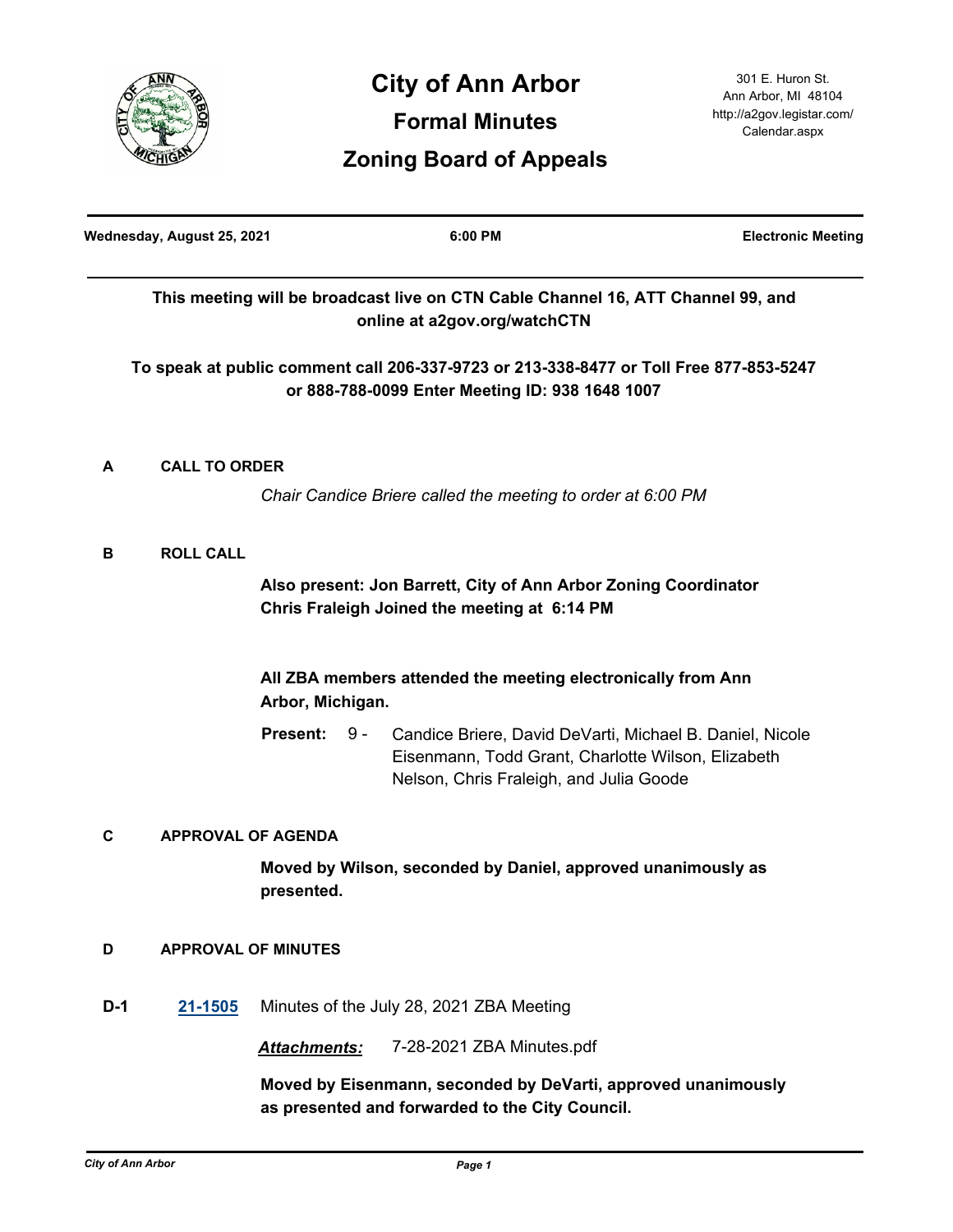#### **E PUBLIC HEARINGS**

To speak during any of the Public Hearings please call +1 213 338 8477 or +1 206 337 9723 or 888 788 0099 (Toll Free) or 877 853 5247 (Toll Free) and enter meeting ID 938 1648 1007

In order to be called on to speak, callers must press \*9 to raise their hand. Callers will then be called upon by City staff one by one using the last 3 numbers of their phone number. Comments about a proposed project are most constructive when they relate to:

(1) City Code requirements, or (2) additional information about the area around the applicant's property and the extent to which a proposed project may positively or negatively affect the area.

**E-1 [21-1501](http://a2gov.legistar.com/gateway.aspx?M=L&ID=28427)** ZBA21-029; 2060 West Stadium Boulevard Withdrawn North Stadium LLC, is requesting variances from Section 5.20.3 (B) Vehicular Use Area Interior Landscape Islands and Section 5.20.10 (B) Trees in the Public Right of Way. The vacant parcel is being redeveloped for a new two-story financial institution with non medical offices on the second floor. The applicants are requesting to waive the installation of bio-retention islands and street trees. The property is zoned C2B (Business Service District) and P (Parking).

*Seeing no callers Chair Briere closed the Public Hearing.*

## **E-2 [21-1504](http://a2gov.legistar.com/gateway.aspx?M=L&ID=28430)** ZBA21-031; 2117 Brockman Boulevard

Daniel Snyder, representing property owners, is requesting relief from Section 5.32.2 Alteration to a Nonconforming Structure in order to construct a new second story addition to the existing residence. The existing home does not comply with the required rear yard setback of thirty feet. The proposed second story will not encroach further into the required rear yard setback. The property is zoned R1C, Single-Family Residential.

*Attachments:* ZBA21-031; 2117 Brockman Blvd Staff Report with Attachments.pdf, COMM 1.pdf

*Dan Snyder and Sarah Rowse with OX Studios, and Paul and Nicole Brown, property owners, presented the proposed project* 

### *PUBLIC HEARING*

*Seeing no callers Chair Briere closed the Public Hearing.*

**Moved by Wilson, seconded by Eisenmann, in petition ZBA21-031; 2117 Brockman Boulevard: Alteration to a Nonconforming Structure:**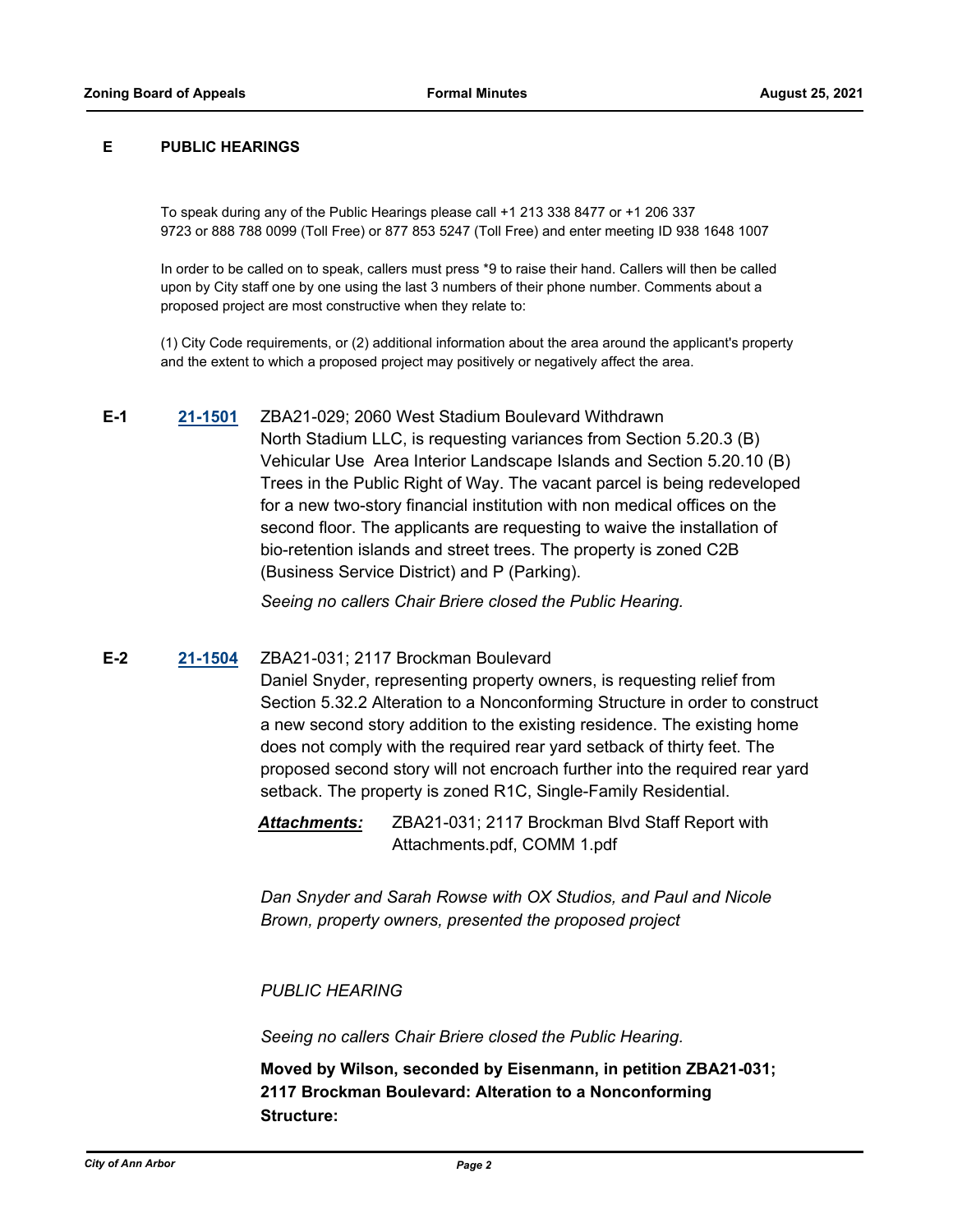**The Zoning Board of Appeals hereby GRANTS relief from Section 5.32.2 Alteration to a Nonconforming Structure in order to construct a new second story addition to the existing residence. The addition will not encroach further into the existing setbacks. The construction is to be completed per the submitted plans.**

**On a roll call vote, the vote was as follows with the Chair declaring the request granted.**

Yeas: 9 - Chair Briere, DeVarti, Daniel, Eisenmann, Grant, Wilson, Councilmember Nelson, Fraleigh, and Goode 9 -

**Nays:** 0

## **F UNFINISHED BUSINESS**

- **G NEW BUSINESS**
- **H COMMUNICATIONS**
- **H-1 [21-1538](http://a2gov.legistar.com/gateway.aspx?M=L&ID=28464)** Various Communication to the Zoning Board of Appeals
	- *Attachments:* Email from Boddy.pdf, Support for 2117 Brockman Variance - Boddy.pdf, Support for 2117 Brockman Variance - Keidel.pdf, Support for 2117 Brockman Variance - King.pdf, Support for 2117 Brockman Variance - Polley.pdf, Support for 2117 Brockman Variance - Weiser.pdf

# **Received and Filed**

### **I PUBLIC COMMENT (3 Minutes per Speaker)**

*Seeing no callers Chair Briere closed Public Comment.*

To speak during any of the Public Hearings please call +1 213 338 8477 or +1 206 337 9723 or 888 788 0099 (Toll Free) or 877 853 5247 (Toll Free) and enter meeting ID: 938 1648 1007

In order to be called on to speak, callers must press \*9 to raise their hand. Callers will then be called upon by City staff one by one using the last 3 numbers of their phone number

### **J ADJOURNMENT**

## **Moved by Fraleigh, seconded by Wilson to adjourn the meeting at**